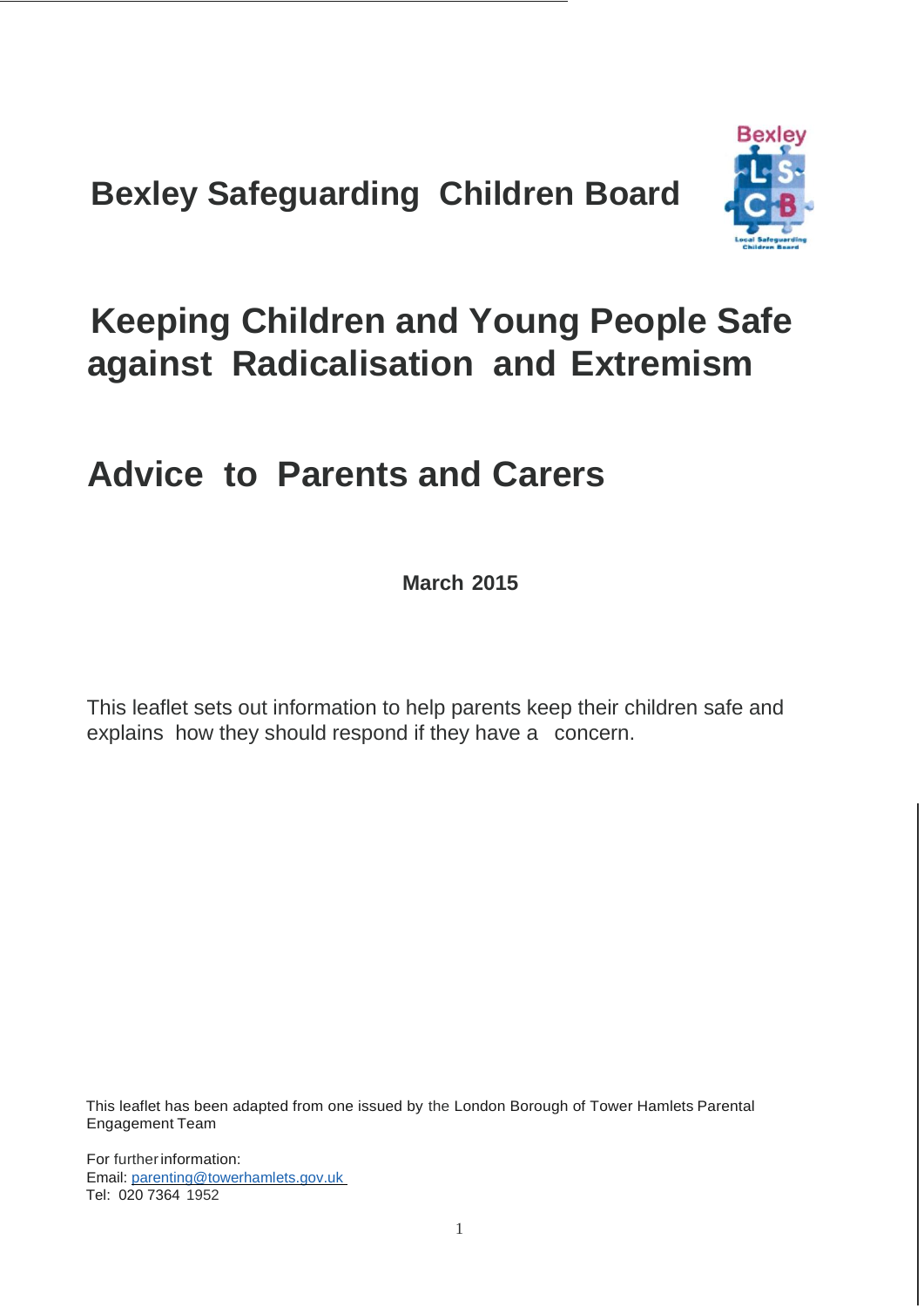# **Why might a young person be drawn towards extremist ideologies?**

- They may be searching for answers to questions about identity, faith and belonging.
- They may be driven by the desire for 'adventure' and excitement.
- They may be driven by a need to raise their self-esteem and promote their 'street cred'.
- They may be drawn to a group or individual who can offer identity, social network and support.
- They may be influenced by world events and a sense of grievance resulting in a need to make a difference.

## **How might this happen?**

# **On-line**

The internet provides entertainment, connectivity and interaction. Children may need to spend a lot of time on the internet while studying and they use other social media and messaging sites such as Facebook, Youtube, Twitter, lnstagram, Vine or Whatsapp. These can be useful tools but we need to be aware there are powerful programmes and networks that use these media to reach out to young people and can communicate extremist messages.

## **Peer Interaction**

Young people at risk may display extrovert behaviour, start getting into trouble at school or on the streets and mixing with other children who behave badly but this is not always the case.

Sometimes those at risk may be encouraged, by the people they are in contact with, not to draw attention to themselves. As part of some forms of radicalisation parents may feel their child's behaviour seems to be improving: children may become quieter and more serious about their studies; they may dress more modestly and mix with a group of people that seem to be better behaved than previous friends.

## **TV and media**

The media provide a view on world affairs. However, this is often a very simple version of events which are in reality very complex. Therefore children may not understand the situation fully or appreciate the dangers involved in the views of some groups.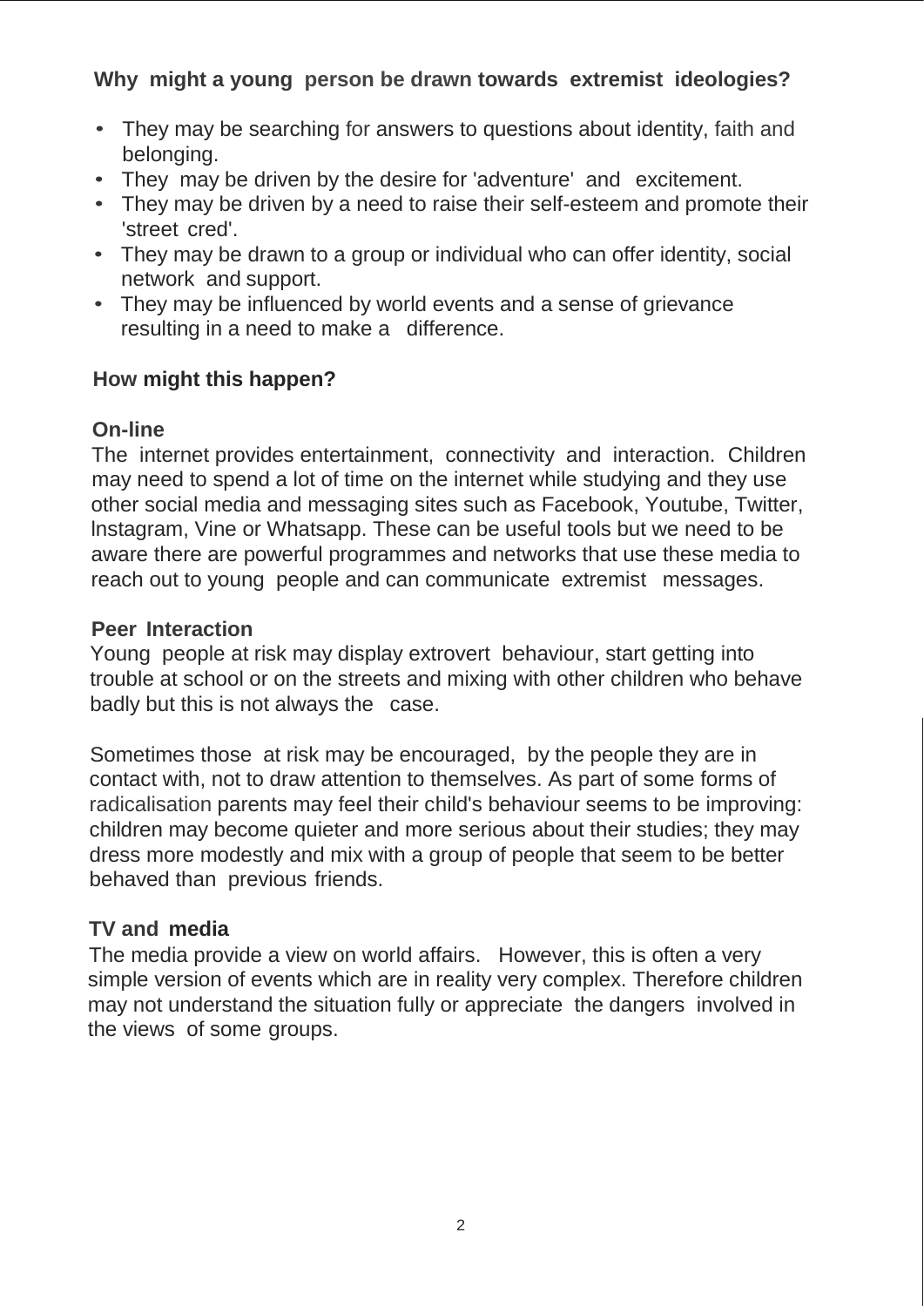# **Recognising Extremism - signs mayinclude:**

- Out of character changes in dress, behaviour and peer relationships.
- Secretive behaviour.
- Losing interest in friends and activities.
- Showing sympathy for extremist causes.
- Glorifying violence
- Possessing illegal or extremist literature -
- Advocating messages similar to illegal organisations such as "Muslims Against Crusades" or other non-proscribed extremist groups such as the English Defence League o

# **How can parents support children and young people to stay safe?**

- Know where your child is, who they are with and check this for yourself.
- Know your child's friends and their families.
- Keep lines of communication open, listen to your child and talk to them about their interests.
- Encourage them to take up positive activities with local groups that you can trust.
- Talk to your child about what they see on the TV or the internet and explain that what they see or read may not be the whole picture.
- Allow and encourage debate and questioning on local and world events and help them see different points of view.
- Encourage your child to show an interest in the local community and show respect for people from all faiths and backgrounds.
- Help your child to understand the dangers of becoming involved in situations about which they may not have the full information.
- Teach them that expressing strong views and trying to change things for the better is fine but they should not take violent action against others or support those that do.
- Be aware of your child's on-line activity and update your own Knowledge.
- Know what social media and messaging sites your child uses.
- Remind your child that people they contact over the internet may be pretending to be someone else or telling them things that are not true.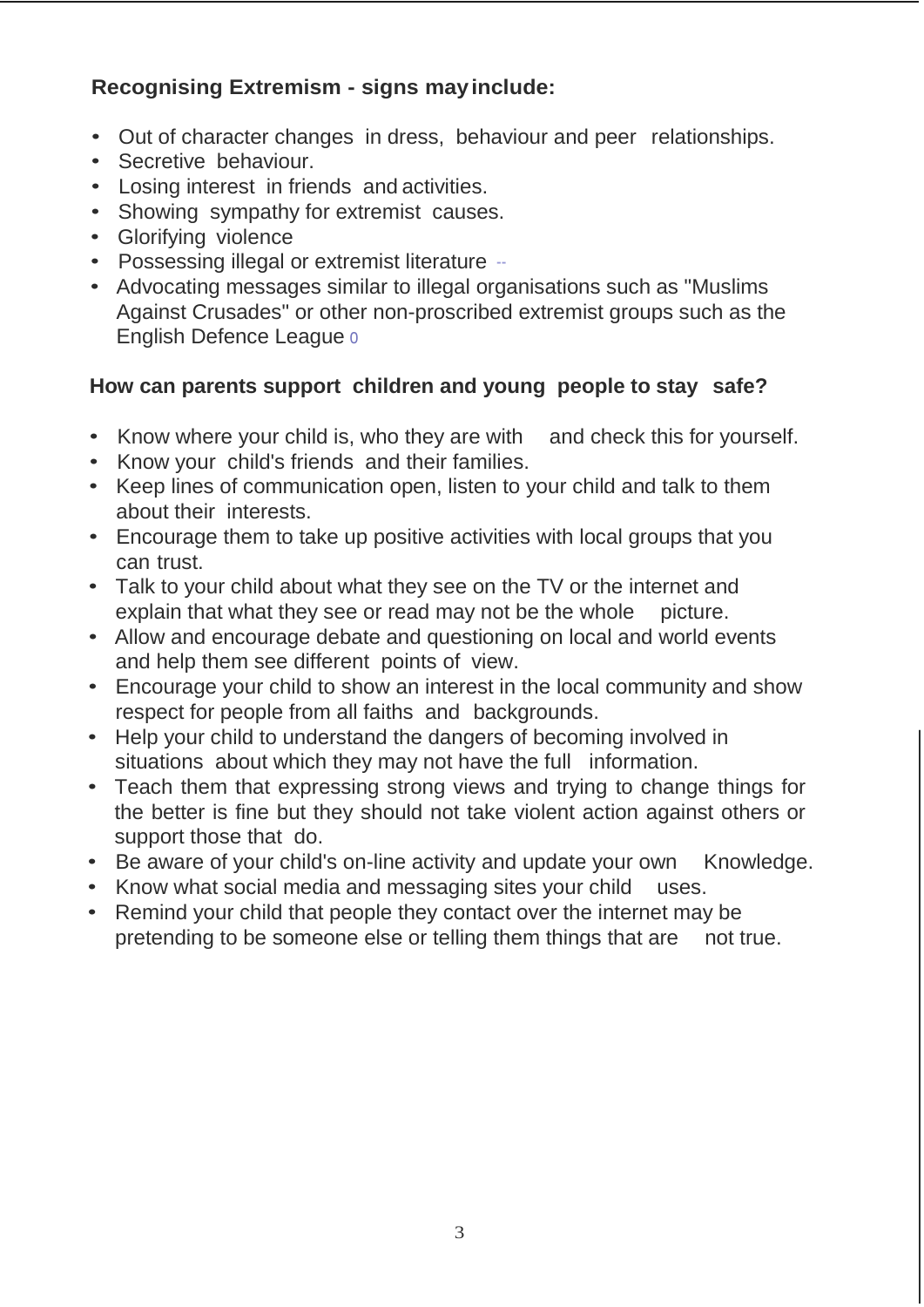Explain that anyone who tells them to keep secrets from their family or teachers is likely to be trying to do them harm or put them in danger

If you have any concerns that your child may be being influenced by others get help - talk to someone you can trust, this could be your imam, extended family members such as cousins who may be peers of your children or outside help.

If you feel there is a risk of a child leaving the country, consider what precautions you could take to prevent travel.

You might want to consider taking the precaution of locking their passport in a safe place. Some young people think they need to use a passport for confirming their age - they do not-they can apply for an identification card. To obtain an official photo ID for the UK visit: [www.validateuk.co.uk](http://www.validateuk.co.uk/)

For more information telephone: 01434 634996

You should also consider what access your child has to savings accounts or gifts of money from family and friends . You may wish to suggest that gifts are made in kind and not in cash.

Confidential helpline

The Active Change Foundation (ACF) provides a confidential helpline to prevent British nationals from travelling to conflict zones.

The ACF Confidential helpline telephone number is 020 8539 2770

You can also contact Crimestoppers anonymously on 0800 555 111

Anyone with concerns for the safety or wellbeing of a child or young person can phone Bexley Children's Services on 0208 303 7777 at any time

Out of hours you will be connected to the Bexley Emergency Duty Service.

If there is an imminent threat of harm to others phone the Police on 999.

Or the Anti Terrorist Hotline 0800 789 321